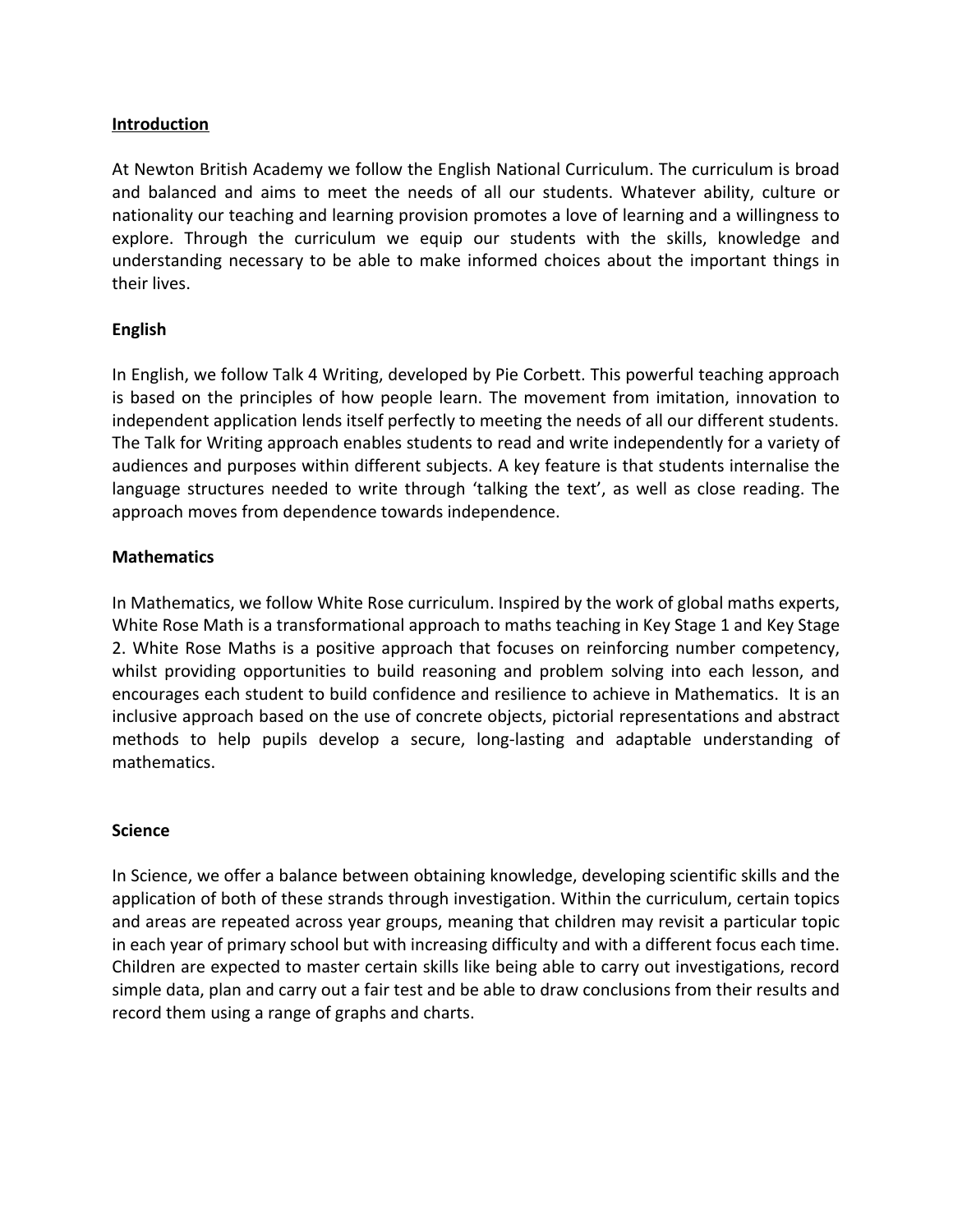### **Specialist Subjects in Key Stage One and Two**

#### **ICT**

Here at NBA we are fortunate to have two purpose built computer suites available for Primary classes to use. Each class will visit the computer suite twice a week.

We feel that it is very important for our students to be confident in using a computer and its applications. Children's homework is also available online for them to access at home. This enables them to reinforce the skills that they have learned in school.

#### **Physical Education**

In P.E children acquire and develop skills in dance, games, gymnastics and swimming. All children are required to take part in PE lessons as part of our encouragement of them to live a healthy lifestyle.

#### **Art & Design and Design & Technology**

In Art and D&T children have the opportunity to study the work of artists and copy their artistic style. Art topics include sculptures, Mother Nature, Can Buildings Speak, Self Portraits and Investigating Materials. Children will use different methods to nurture creativity and innovation through designing and making.

D&T will also help them to develop an understanding of technological processes, products, and their manufacture, and their contribution to our society. Design & Technology include topics such as Puppets, Moving Vehicles, Making a Chair and Making a Sandwich.

#### **Music**

Children attend one music lesson each week. Not only do students learn to sing new songs, but they also have the opportunity to learn to play instruments, and play these in time to different rhythms.

#### **French**

All children from Year 3 through to Year 6 will take part in one French lesson a week. During this lesson children will learn the French language, ranging from numbers and the alphabet to being able to introduce yourself in French.